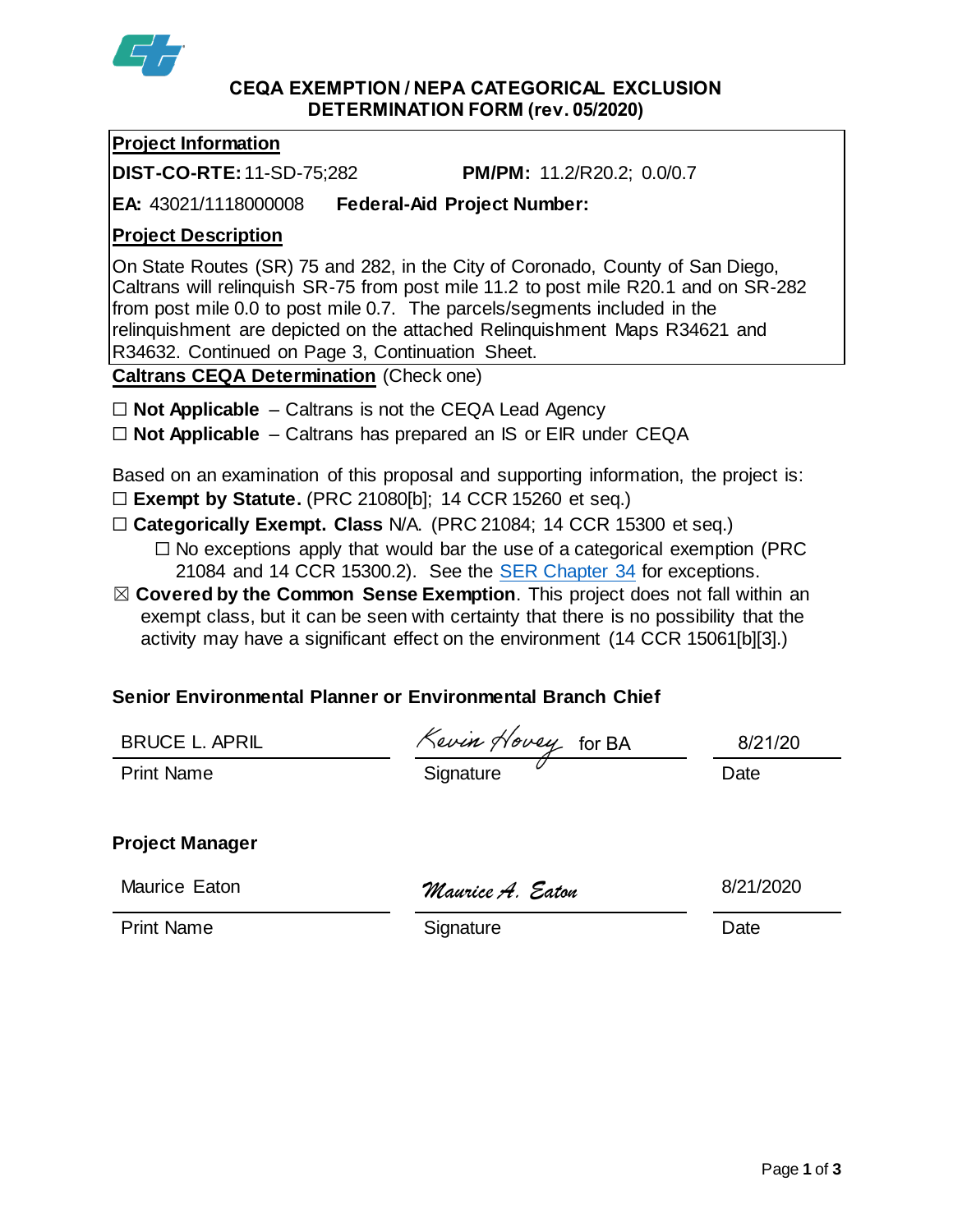

#### **CEQA EXEMPTION / NEPA CATEGORICAL EXCLUSION DETERMINATION FORM**

### **Caltrans NEPA Determination** (Check one)

Caltrans has determined that this project has no significant impacts on the environment as defined by NEPA, and that there are no unusual circumstances as described in 23 CFR 771.117(b). See [SER Chapter 30](https://dot.ca.gov/programs/environmental-analysis/standard-environmental-reference-ser/volume-1-guidance-for-compliance/ch-30-categorical-exclusions#exception) for unusual circumstances. As such, the project is categorically excluded from the requirements to prepare an EA or EIS under NEPA and is included under the following:

□ 23 USC 326: Caltrans has been assigned, and hereby certifies that it has carried out the responsibility to make this determination pursuant to 23 USC 326 and the Memorandum of Understanding dated April 18, 2019, executed between FHWA and Caltrans. Caltrans has determined that the project is a Categorical Exclusion under:

- ☐ **23 CFR 771.117(c): activity (c)(N/A)**
- ☐ **23 CFR 771.117(d): activity (d)(N/A)**

☐ **Activity N/A listed in Appendix A of the MOU between FHWA and Caltrans**

□ 23 USC 327: Based on an examination of this proposal and supporting information, Caltrans has determined that the project is a Categorical Exclusion under 23 USC 327. The environmental review, consultation, and any other actions required by applicable Federal environmental laws for this project are being, or have been, carried out by Caltrans pursuant to 23 USC 327 and the Memorandum of Understanding dated December 23, 2016 and executed by FHWA and Caltrans.

### **Senior Environmental Planner or Environmental Branch Chief**

| NOT APPLICABLE                       |           |      |
|--------------------------------------|-----------|------|
| <b>Print Name</b>                    | Signature | Date |
|                                      |           |      |
| <b>Project Manager/ DLA Engineer</b> |           |      |
| NOT APPLICABLE                       |           |      |
| <b>Print Name</b>                    | Signature | Date |

#### **Date of Categorical Exclusion Checklist completion:** N/A **Date of Environmental Commitment Record or equivalent:** N/A

Briefly list environmental commitments on continuation sheet if needed (i.e., not necessary if included on an attached ECR). Reference additional information, as appropriate (e.g., additional studies and design conditions).